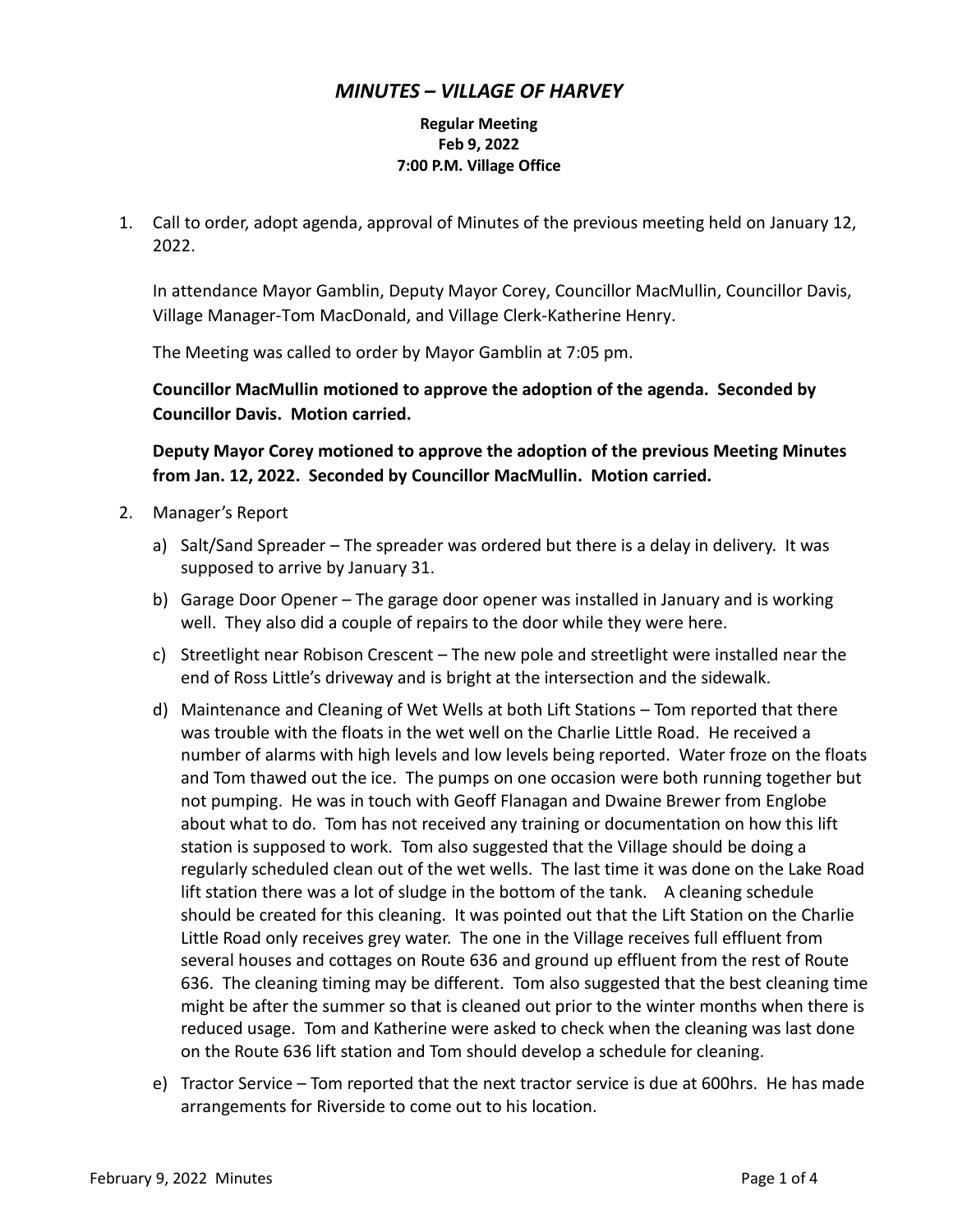- 3. Business Arising from the Previous Minutes
	- a) Donation of land from private owners The Clerk reported that she had been in touch with the Grieve sisters and had sent them the property description as presented by Southwest Surveys. She has asked them to review the description and confirm that this is the land description for the property they wish to donate. The next step would be for this description to be sent to the Village lawyer for creation of a deed. Approval from Council would be required to request the services of the lawyer.

## **Deputy Mayor Corey moved to approve having the lawyer create the deeds and transfer documents once the Grieve sisters have approved the description. This was seconded by Councillor MacMullin. Motion carried.**

- b) Sign Design and Production for Parks and Utility Areas The Clerk asked if these signs should be commissioned given the change to Entity 59. It was the opinion of Council that the signs could omit specific by-law reference numbers and community names but have the names of the park and park rules. Sign design should continue.
- c) Lights on Welcome Signs The Clerk had sent a couple of options for solar lights and Deputy Mayor Corey had submitted one for consideration. The lights will need to mount on the side posts and shine onto the sign from the top so that they can be used yearround.
- d) Sidewalk on Route 636 Dillon Construction has identified a new fund called the Active Transportation Fund that the Village can apply to. This would cover up to 60% of the estimated \$111,000 cost. Ian Morgan from Dillon was on holiday this week, but Katherine will follow up with him to complete this application.
- e) Renewal of Debenture for Lagoon Upgrade The Clerk reported that she had been in touch with Jennifer Veno at Community Finances, Environment & Local Government regarding options for the debenture renewal. In order to be sure the money from the new loan is in the bank account prior to June 3 when the debenture payout cheque is due to be cashed, the Clerk asked for a decision on the debenture amount and term length. ELG presented estimates for a couple of options based on a ten-year term with amounts of \$60,000 and \$70,000.

## **The motion was made by Deputy Mayor Corey to renew the debenture for \$70,000 on a ten-year term and pay the balance of \$14,000 from the Utilities 1 Reserve Fund. Seconded by Councillor MacMullin. Motion carried.**

f) Local Governance Reform Update

Deputy Mayor Corey reported on the first meeting of the Transition Advisory Committee. He presented the proposed ward boundaries as four wards and one at-large representative. The wards were suggested by Deputy Mayor Corey as a starting point for the discussion as nothing was proposed by the province. The wards as suggested were based on population and number of houses. Not everyone votes and not every house contains the same number of voters. The wards as presented would have the existing Village as part of a ward in Manners Sutton. This is a very important decision as it will greatly affect the new entity. There is a feeling that this decision is being rushed to accommodate Elections NB and that more discussion should be held. The Council has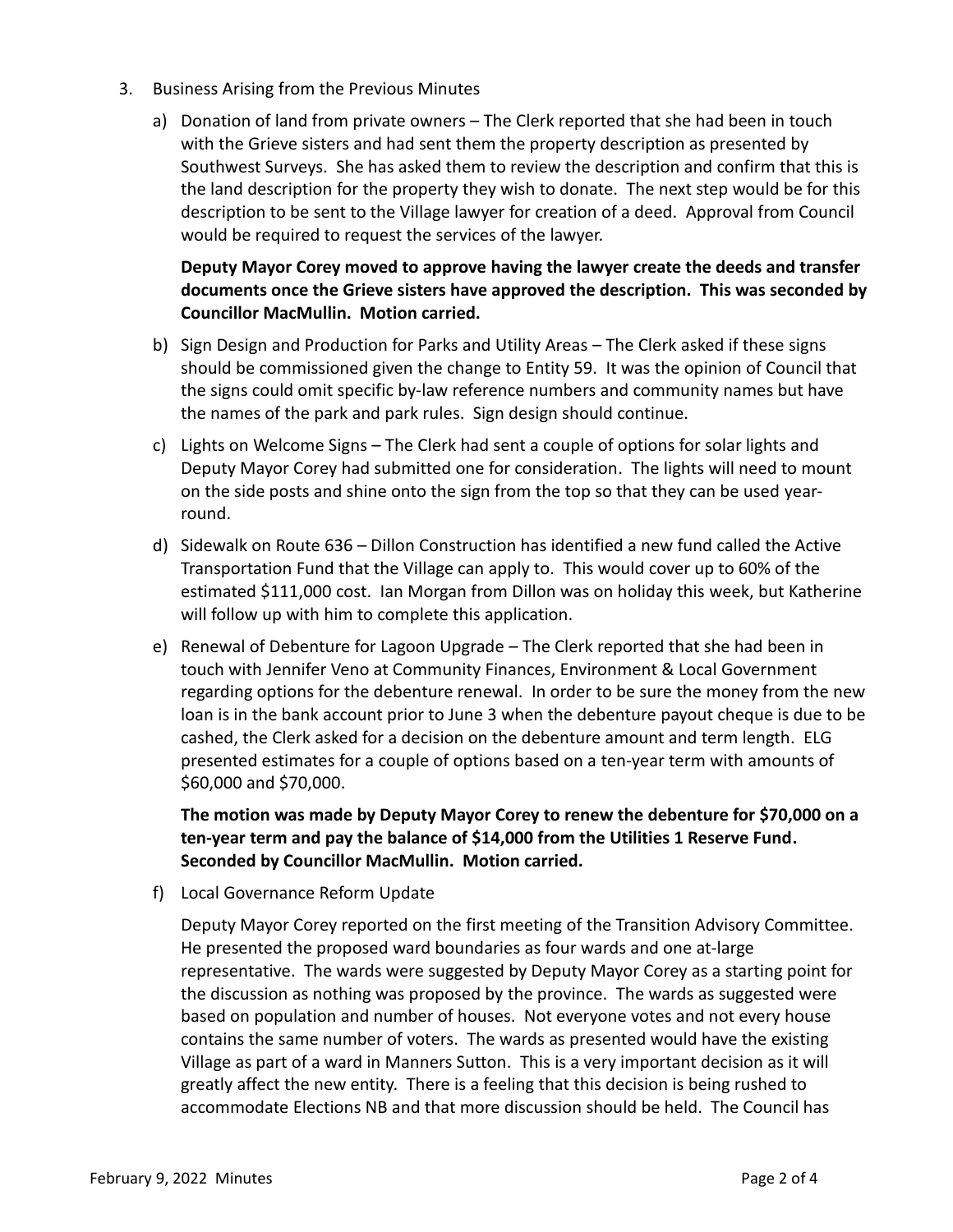been told that changes to these ward boundaries can be made by the new entity Council. There was some discussion about the type of community it will be – Village or Rural Community. The name debate is still to come for the Advisory Committee. There was also a question about communicating progress and issues to the Village people. It was suggested that the website and the Facebook page should be used. The Clerk said that she can create a webpage for Entity 59 updates on the Village website.

There was also a request from UMNB for feedback on how the process is going in the new entities in our area. Deputy Mayor Corey offered to draft a response and circulate to Council for comments before submitting it to UMNB.

- 4. New Business
	- a) PRAC Member The Clerk reported that a couple of people had been approached to be the PRAC representative for the Village for the remainder of 2022 but all have declined. Another name was suggested and the Clerk will follow up.
	- b) Working Group on Cyber Security Councillor Davis reported that he had offered his name for the working group on cyber security through UMNB. He will be joining this group.
	- c) Climate Leadership Course Councillor Davis also reported that he was selected for a Climate Leadership Course through the Federation of Canadian Municipalities (FCM). He was placed in the specialization: Building the case for integrated climate action. It will be delivered on Zoom over four 1 hour sessions with a final assignment. Councillor Davis will report back after the course is completed. There is no charge for the course.
- 5. Correspondence none to report
- 6. Clerk's Report
	- a) Bank Balance Report

The Clerk presented the Bank Balance Report ending February 9, 2022. The balances are adjusted to reflect any outstanding cheques or deposits.

b) Transactions By Accounts Report

The Clerk presented the Transactions By Accounts Report. This report shows all the transactions on the general bank account for the Village from the previous meeting to today.

c) Payroll Summary Report

The Clerk presented the Payroll Summary Report to February 9, 2022. This report shows the hours worked for all regular employees on a bi-weekly basis for the year to date.

The Clerk also presented a sample Income Statement that could be part of the Clerk's Report in the future. The budget information has not been included but can be for comparison. The previous year can also be included in this report. The Clerk also reported that The Payroll Allocation – General and Sewage accounts will be used for allocation of each pay as well as the Village Services account so that there will be more visibility on the wage costs in those categories rather than at the end of the year. The payroll taxes will have to be allocated at the end of the year and will remain in their accounts until then.